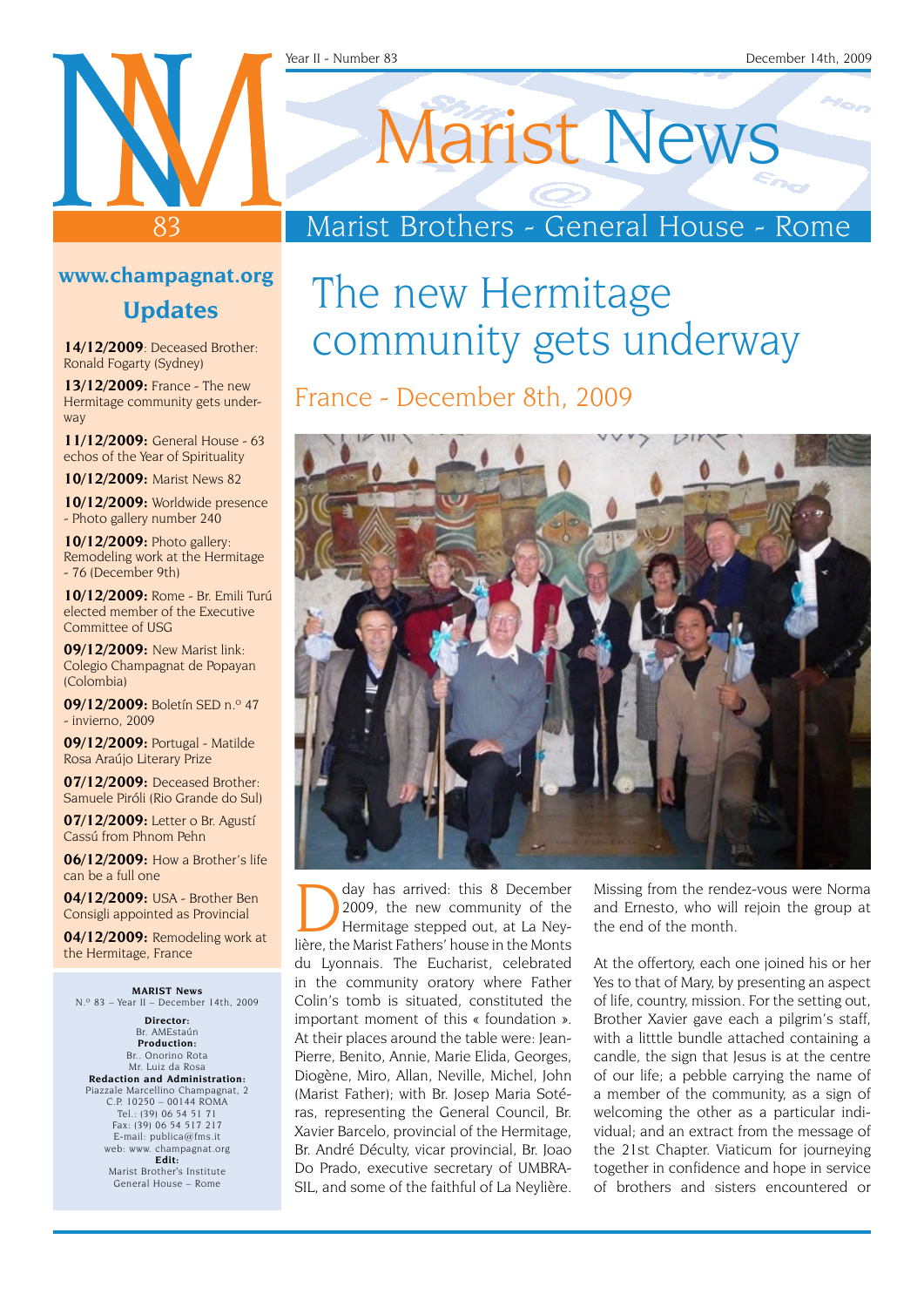waiting to be encountered.

A prayer recited together expressed this Yes to be Marists today, in an international community composed of lay people, Brothers, and a priest.

After the sharing of spiritual food, a good meal brought together again the community of La Neylière, some friends, and the « Hermitage » group.

#### **What this « foundation » day means for:**

#### **Allan**

« For me, it is putting into operation the three calls addressed to me by my Provincial, on my sending on this mission:

Invitation to share with others who I am; invitation to be a gift to others as a Marist from the Philippines; invitation to enter into communion with others in a mixed, international community, for the first time in my life as a Marist. »

#### **Maria Elida**

« This is a very special day for me. It is as if Mary was welcoming us into her womb as seed so as to give birth to us as a new community which will bear fruit. I asked Mary to be worthy of the confidence that the Superiors have placed in me by calling me to take part in this mission, and that my participation opens the way for other lay people in this same mission ».

#### **John**

« I have had the experience of what the « Marist family » is, as at its origins: the reality of a diversified group. I have experienced the celebration somewhat as a return to the sources: Marists left France for different lands, particularly for Oceania. Today, it is Marists from different lands who come to found something in France for a new mission. It is a new departure, full of dynamism and boldness ».



# 63 echos of the Year of Spirituality 07/10/2007 - 07/10/2008

eaders of our Website have available, in « digital book » form, 63 echos which appeared on our page throughout the Year of Spirituality. The fact that they have been put together allows easier consultation. They present us with numerous elements in connection with Water from the Rock. They show us what was done from Rome to animate the Year of Spirituality. We are sure that the Provinces did much more on the subject.

In 63 brief articles we can imagine a great variety of ideas. And, in fact, this variety exists. There are more descriptive articles, featuring an activity which has take place in a Province or Region. Other articles present a deeper reflection on a theme or on a chapter of the document. Certain articles were written by individuals: that often happened after a retreat. But others were written by a group: this was often the case after a seminar or in the houses of formation.



One advantage, among others, of presenting these articles together, is that we have at hand an instrument easy to consult for a reflection, for

a rapid introduction to the work, or even for a prayer based on the content of the document.

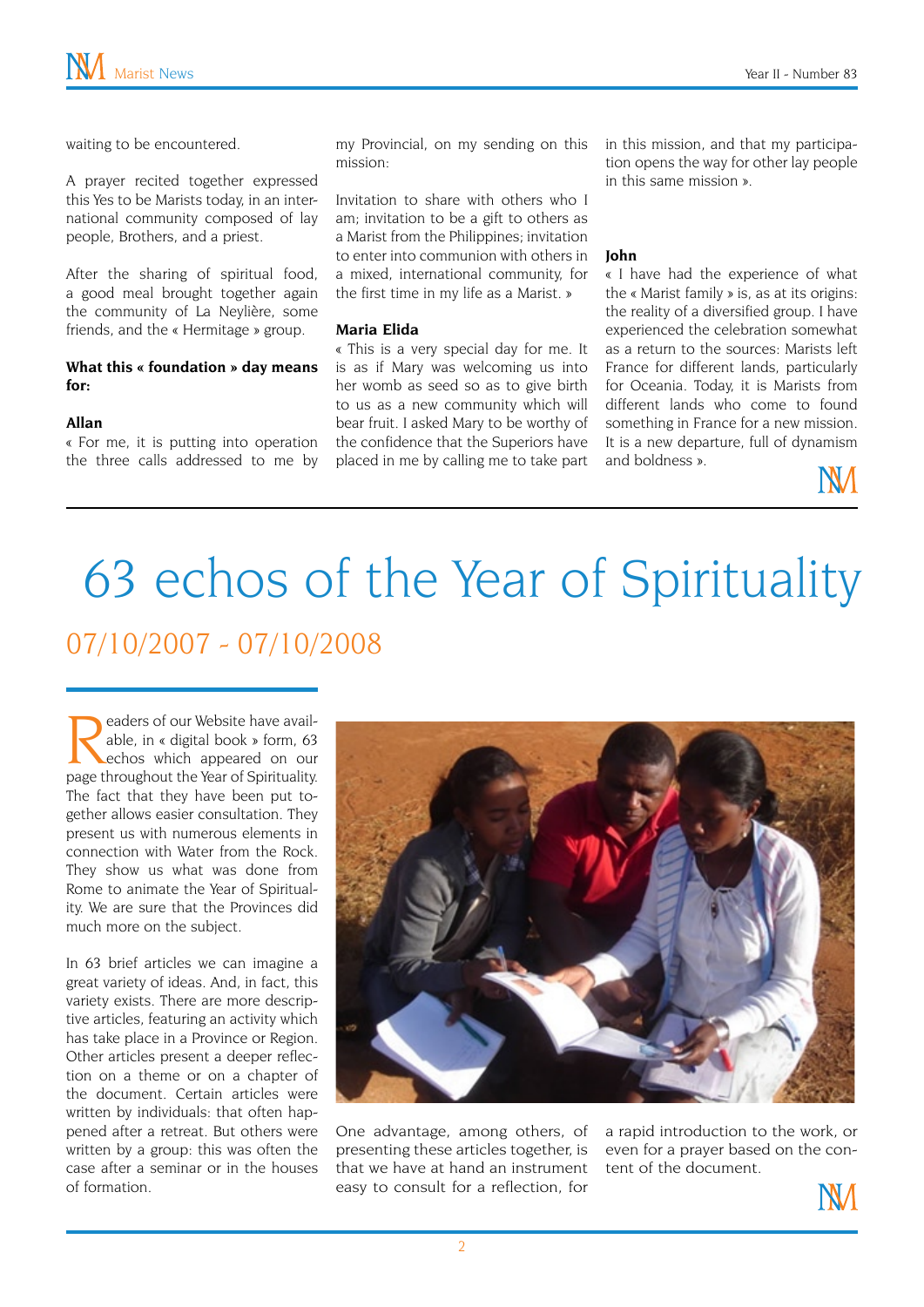# Pilgrimage … privilege

The English Speaking Third Age Course

**P**ilgrimage ... privilege. This was<br>a week of blessings – in spite of<br>long days, lots of travel, some<br>very early mornings, and the perils of a week of blessings – in spite of long days, lots of travel, some very early mornings, and the perils of getting onto a plane in these days of terrorist fears. We were blessed in our sojourn at La Barollière, a hotel some kilometres outside of St Chamond with fabulous views over the city and a hospitality that could not be faulted. And we did eat! Great evening meals and packed lunches with enough left over to fill twelve baskets.

We were blessed to have Brother Neville Solomon from the Hermitage community and Brother Louis Destombes from the La Valla community to accompany us for several days and explain so clearly and with such a breadth of knowledge the places we were to visit, and to put them firmly into historical context.

And so we were well set up for the surprises of each day. Masterminded by Barry and Antoine, each day had something unexpected around each corner; and we still don't know how they managed to provide the snow during our visit to the Donnet house and the site of the Montagne house. And as if that were not delight enough, the best was kept till last!

Our Sunday visit to Taizé for the Eucharist set the tone of the week: simplicity, silence, interior reflection of who we are and how we are called – reinforced by visiting in the afternoon Ars, where these virtues are embodied in the Curé, erstwhile companion of the early Marists.

Monday was a magic day, made more special by the heavy snow, early for the season and a gift for us. As we climbed out of St Etienne towards St Genest-Malifaux, it was obvious that there was heavy snow higher up. Marlhes and Le Rosey were mist-cloaked, creating a blanket of silence and calm in the Champagnat family house and their place of worship in those fraught times of the early days of the Revolution. Singing Great Man of God at the end of Mass took on very special meaning for some of us.

Our drive through St Saveur-en-Rue and Bourg Argental took us through more snow, and on to the Donnet house where we commemorated Champagnat's life-saving Memorare. By the time we reached Le Bessat and les Palais, we were well and truly snow-bound: what a magnificent experience.

On Tuesday we visited La Valla and Les Maisonettes.

On Wednesday we visited Fourvière. The little chapel, whose significance we need not talk of here, provided another special setting for our Eucharist, and we made our own pledge, based on that of the foundational Marists, 23 July 1816. Later we visited St Genis-Laval for lunch.

Our visit to Le Puy on Thursday made for a long but special day. Our Mass was in a little side chapel and was celebrated by a local priest in French and with much enthusiasm. We visited the statue of Mary constructed from the captured cannon after the Battle of Sebastopol, and Saint Michel d'Aiguilhe.

On Friday we travelled to Belley, the foundation house of the Marist Sisters. It has been important for us to connect with the other branches of the Marist Family and the two Marist Sisters. They vied with each other to tell us the story of their foundation. After lunch we visited Lamartine College where Father Jean Claude Colin had been a reluctant Principal and which has produced two saints: Peter Chanel and Peter Julian Eymard.

There was a visit to the Marist Fathers house at La Neylière on Saturday. We celebrated Eucharist in the chapel where Jean Claude Colin is buried and visited the Oceania Museum. In the afternoon we visited The Hermitage. We had a moving prayer in the Chapel around the shrine of Champagnat where we renewed our vows. We were all a little disappointed that we would not be able to do justice to The Hermitage – after all, it is our spiritual home. When we left the chapel it was raining, so the visit to the cemetery was off. We could look through building, as the workmen had gone for the weekend. What a great joy!

We started with the atrium which covers the old courtyard; we were able to see into nooks and crannies we had never seen before; we could glance up into the Fresco Room and we went into the former dining room. We viewed the new building on "the other side" of the Gier – it will be state of the art. We returned to the original building and went into the Founder's room: one wall has been taken back to the original stonework and one original section of the ceiling is visible – for the moment. We are all pleased that the room will be restored to its original state, as far as that is possible. All this was made possible by Brother George Palandre who is a member, with Brother Neville, of the new Hermitage community which will begin its work in 2010.

Between the unexpected snow on Mount Pilat and the unexpected tour of The Hermitage site, we did very well indeed, thank you!

An early 3 am rising on Sunday got us back to Rome. A week of blessings, privileges and pleasures, thanks to so many people.